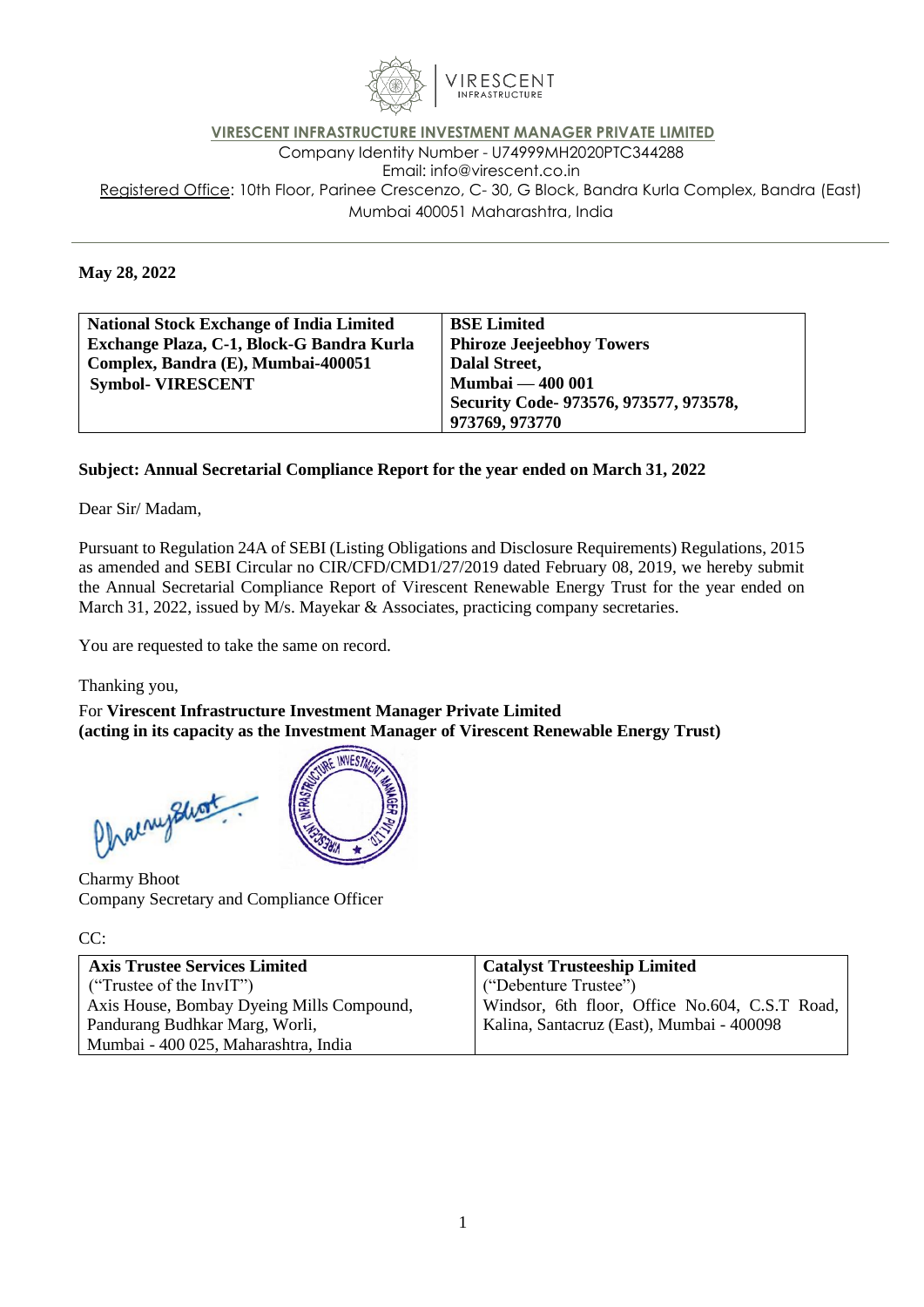Anil V. Mayekar Ketki M. Save Jatin ? Patil Sagar P. Mehendale



605 - Jai Kirti Apartment, 76 Turel Pakhadi Rood, Malad (west), Liberty Garden Rd. No. 2, Mumbai 64. Tel: +91-022-35670702 Email: office@csmayekar.com

Secretarial compliance report of Virescent Renewable Energy Trust (an Infrastructure Investment Trust registered with the SEBI vide Registration No. IN/InvIT/20-21/0018) for the year ended March 31, 2022

I, Jatin Prabhakar Patil (Partner of Mayekar & Associates, Practicing Company Secretaries) have examined:

(a) all the documents and records made available to us and explanation provided by Virescent Renewable Energy Trust ("the listed entity"), and Virescent Infrastructure Investment Manager Private Limited acting as an Investment Manager of the listed entity,

(b) the filings/ submissions made by the listed entity to the stock exchanges,

- (c) website of the listed entity.
- (d) any other document/filing, as may be relevant, which has been relied upon to make this certification,

for the year ended March 31, 2022 ("Review Period") in respect of compliance with the provisions of:

- (a) the Securities and Exchange Board of India Act, 1992 ("SEBI Act") and the Regulations, circulars, guidelines issued thereunder; and
- (b) the Securities Contracts (Regulation) Act, 1956 ("SCRA"), rules made thereunder and the Regulations, circulars, guidelines issued thereunder by the Securities and Exchange Board of India ("SEBI");

<sup>1</sup>The specific Regulations, whose provisions and the circulars/ guidelines issued thereunder, have been examined, include: -

- (a) Securities and Exchange Board of India (Listing Obligations and Disclosure Requirements) Regulations, 2015:
- (b) Securities and Exchange Board of India (Issue of Capital and Disclosure Requirements) Regulations, 2018- Not Applicable during the review Period;
- (c) Securities and Exchange Board of India (Substantial Acquisition of Shares and Takeovers) Regulations, 2011- Not Applicable during the review Period;

<sup>&</sup>lt;sup>1</sup> Units of Virescent Renewable Energy Trust have been listed on National Stock Exchange of India Limited w.e.f. October 01, 2021.

Debt securities (Non-Convertible Debentures) of Virescent Renewable Energy Trust have been listed on BSE Ltd w.e.f. November 17, 2021 and February 09, 2022.